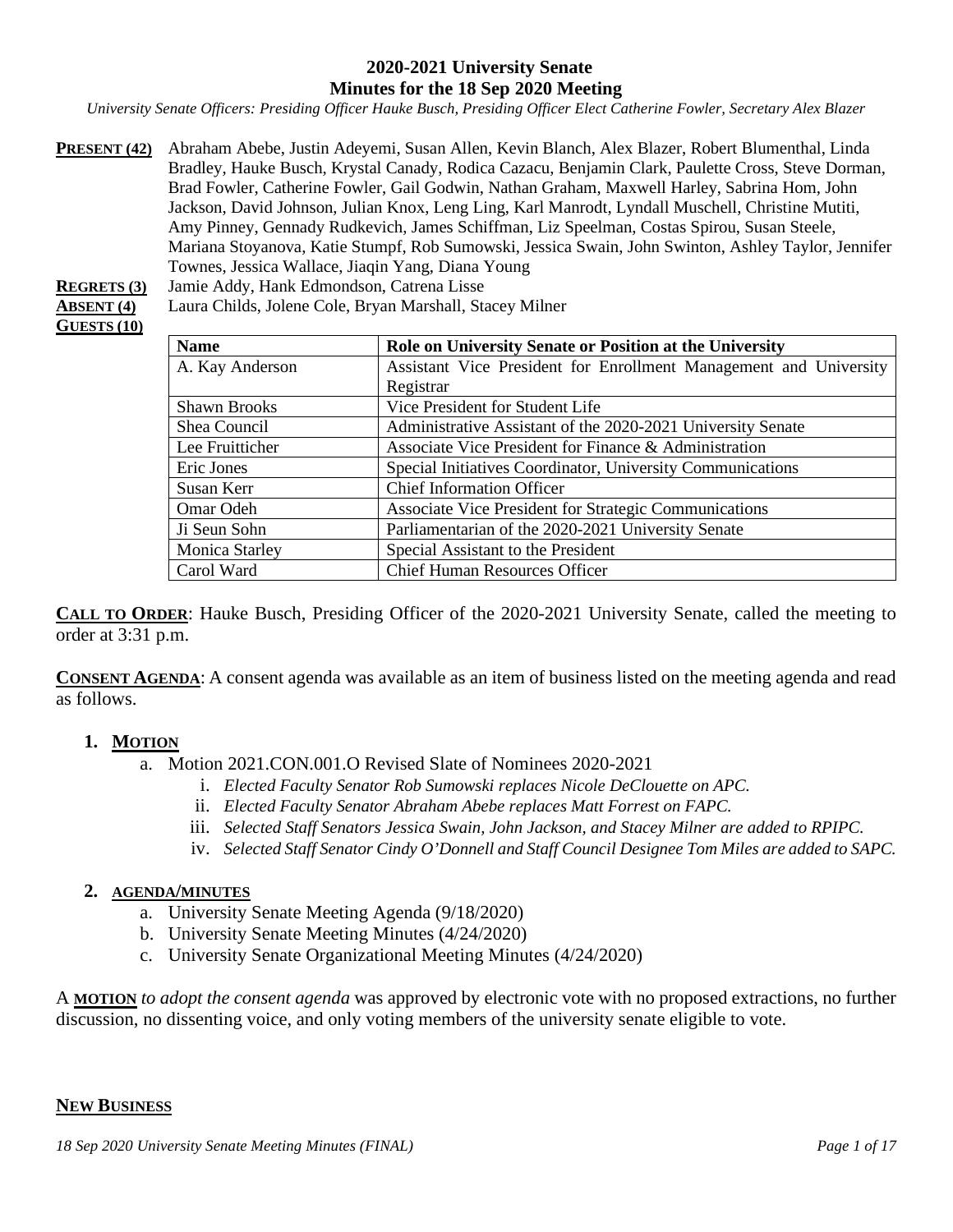None.

# **PRESIDENT'S REPORT — PRESIDENT STEVE DORMAN**

- **1. CELEBRATION OF EXCELLENCE WEEK** Due to COVID-19, we were unable to hold our 6<sup>th</sup> annual ceremony in April; instead, we hosted it this week by recognizing individuals and teams throughout the week. This is a time to celebrate both faculty and staff who have demonstrated excellence in their everyday work here at Georgia College. Below you will find the list of winners for this week. Please join me in congratulating these winners. Please note that our Bobcat Partner Award and Max Crook Volunteer Service Award have not been presented to the winners at this time. These will be announced at a later date. Please help me congratulate these individuals and teams for their outstanding work.
	- **a. Faculty**
		- **i.** Excellence in Online Teaching **Marcie Peck**
		- **ii.** Excellence in Scholarship and Creative Endeavors **Ashok Hegde**
		- **iii.** Excellence in Scholarship of Teaching and Learning **Bryan Marshall**
		- **iv.** Craig M. Turner Excellence in University Service Award **Nancy Beasley**
		- **v.** Excellence in Teaching **Stephanie McClure**
		- **vi.** Teaching Excellence for Department/Program **School of Nursing**
		- **vii.** Irene Rose Community Service Award **Nicole DeClouette**
		- **viii.** Laurie Hendrickson McMillan Award **Sterling Roberts**
		- **ix.** Georgia College Inclusive Excellence Faculty Award **Peter Rosado Flores**
	- **b. Staff**
		- **i.** Individual Service Excellence **Cathy Fungone**
		- **ii.** Team Service Excellence **Center for Teaching and Learning**
		- **iii.** Team Service Excellence **Information Technology**
		- **iv.** Outstanding Leadership Award **Anthony Miller**
		- **v.** Bright Idea Award for Outstanding Process Improvement **Parking and Transportation**
		- **vi.** Bobcat Spirit Award **Elizabeth Hines**
		- **vii.** Georgia College Inclusive Excellence Staff Award **Emily Brookshire**
- **2. U.S. NEWS & WORLD REPORT RANKINGS** The 2021 U.S. News and World Report Best Colleges report lists Georgia College as a "Top Public School." Designated ninth in the South, Georgia College was the highest-ranking Georgia institution in this category for the second year in a row. The 2021 Best Colleges guidebook shows Georgia College as 21st on the Best Regional Universities in the South list. "Best Regional Universities" are not ranked nationally, but rather against their peer group in one of four geographic regions—North, South, Midwest and West. Georgia College was also named as a top undergraduate teaching institution. The university was also ranked the seventh most innovative school in the region—the highest-ranked public university in the state in both categories. The Front Page story from Monday can he found [here.](https://frontpage.gcsu.edu/node/5583)
- **3. COVID-19 TESTING FOR STUDENTS** Student Health Services began offering COVID-19 testing for all students on Friday, September 11. Testing will be by appointment only at Student Health Services on West Campus from  $11:00 - 3:00$  Monday – Friday. There are no out-of-pocket costs associated with this test. This test is a saliva test and much less invasive than a standard nasal swab. Students will be contacted by Student Health Services with their results. Please note that testing is not a substitute for your initiation of quarantine or isolation. Please contact Student Health Services at 478-445-5288 with any questions.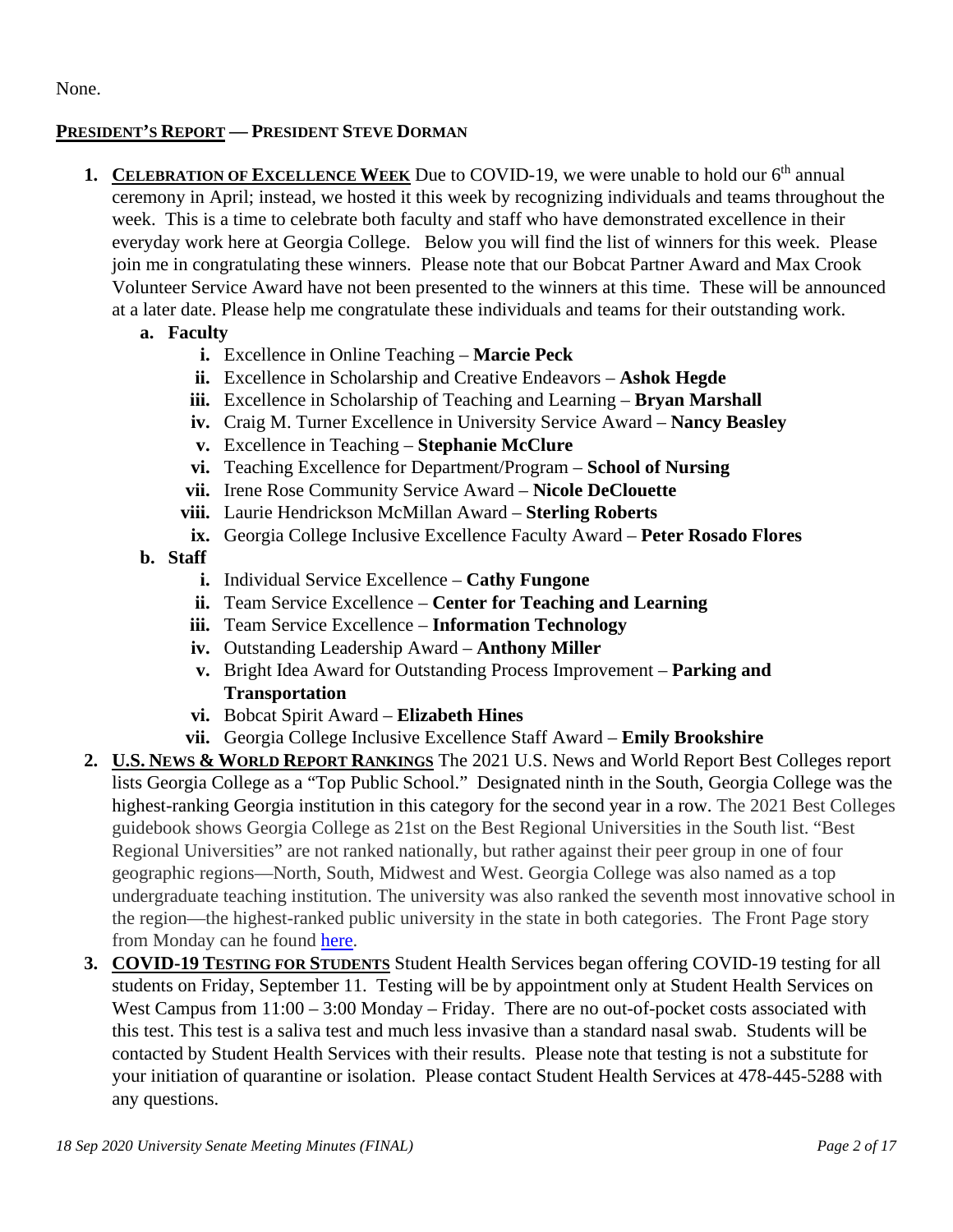- **4. FLU SHOTS FOR FACULTY & STAFF** CVS will be offering flu shots to all Georgia College faculty & staff members on Friday, September 25. Details are listed below with additional details from HR coming soon.
	- **a.** Friday, September 25 from 11:00 am 4:00 pm
	- **b.** Bell Hall lot under the tent
	- **c.** No cost to GC employees with Anthem healthcare ID card
	- **d.** Bring your (medical) prescription card and a valid photo ID.
	- **e.** Scheduled appointments are highly recommended. HR will be sending out these details.
	- **f.** Must wear a mask and socially distance while waiting in line for your shot
	- **g.** Must pass a temperature check and must answer screening questions (COVID-19 and standard) prior to receiving shot
- **5. FRESHMAN COHORT** The freshman cohort is hovering around 1367 students. Additionally, 46 undergraduates and 32 graduate students have delayed their start dates until spring semester. Overall, undergraduate enrollment is down by  $\sim$ 200 students; and graduate enrollment is up  $\sim$ 100 students, with overall enrollment at 6958 as of the last week in August. Credit hours are down by 2743 hours, and this is the important factor impacts our USG state appropriation formula funding. Fortunately, graduate credit hours (which are up) are weighted slightly higher in the formula funding allocation process.
- **6. UNIVERSITY RETENTION COMMITTEE** As you might remember in my 2020 State of the University remarks, I called for us to dedicate ourselves to improving our retention at all levels of the student academic experience at Georgia College. With that in mind, I am assembling a group of individuals who can advise Provost Spirou and me on our retention efforts. I have charged this group with focusing on retention at all academic levels (freshman to sophomore, sophomore to junior, junior to senior) and study existing retention trends at Georgia College by completing an assessment utilizing relevant variables (such as: college of study, year of study, program, transfer, progression, on-campus vs. offcampus, etc.). In addition, I asked for them to examine the Gary Fretwell Report produced in November 2019 and consider recommendations Mr. Fretwell noted in that document. Finally, I would like for them to identify best practices in student retention and consider recommendations we might apply here at Georgia College to enhance our already good retention rates.
	- **a.** This committee will be co-chaired by Dr. Chris Ferland, Dr. Ken McGill, and Ms. Suzanne Pittman. Members of the committee are:
		- **i.** Kay Anderson
		- **ii.** Shawn Brooks
		- **iii.** Jordan Cofer
		- **iv.** Nicole DeClouette
		- **v.** Brent Evans
		- **vi.** Lee Gillis
		- **vii.** Lisa Griffin
		- **viii.** Michelle Johnson
		- **ix.** Nadirah Mayweather
		- **x.** Shannon Simmons
- **7. CONSTITUTION WEEK** Constitution week began yesterday and will conclude on Wednesday, September 23. Faculty and staff on the Constitution Week committee put together a dynamic program that addresses pressing issues of our time. Because the events are online, they were able to attract premier speakers, including two who clerked for Supreme Court justices and two who recently argued cases before the United States Supreme Court. Event links are available at [https://libguides.gcsu.edu/constitutionweek.](https://libguides.gcsu.edu/constitutionweek) Please join me in supporting this event.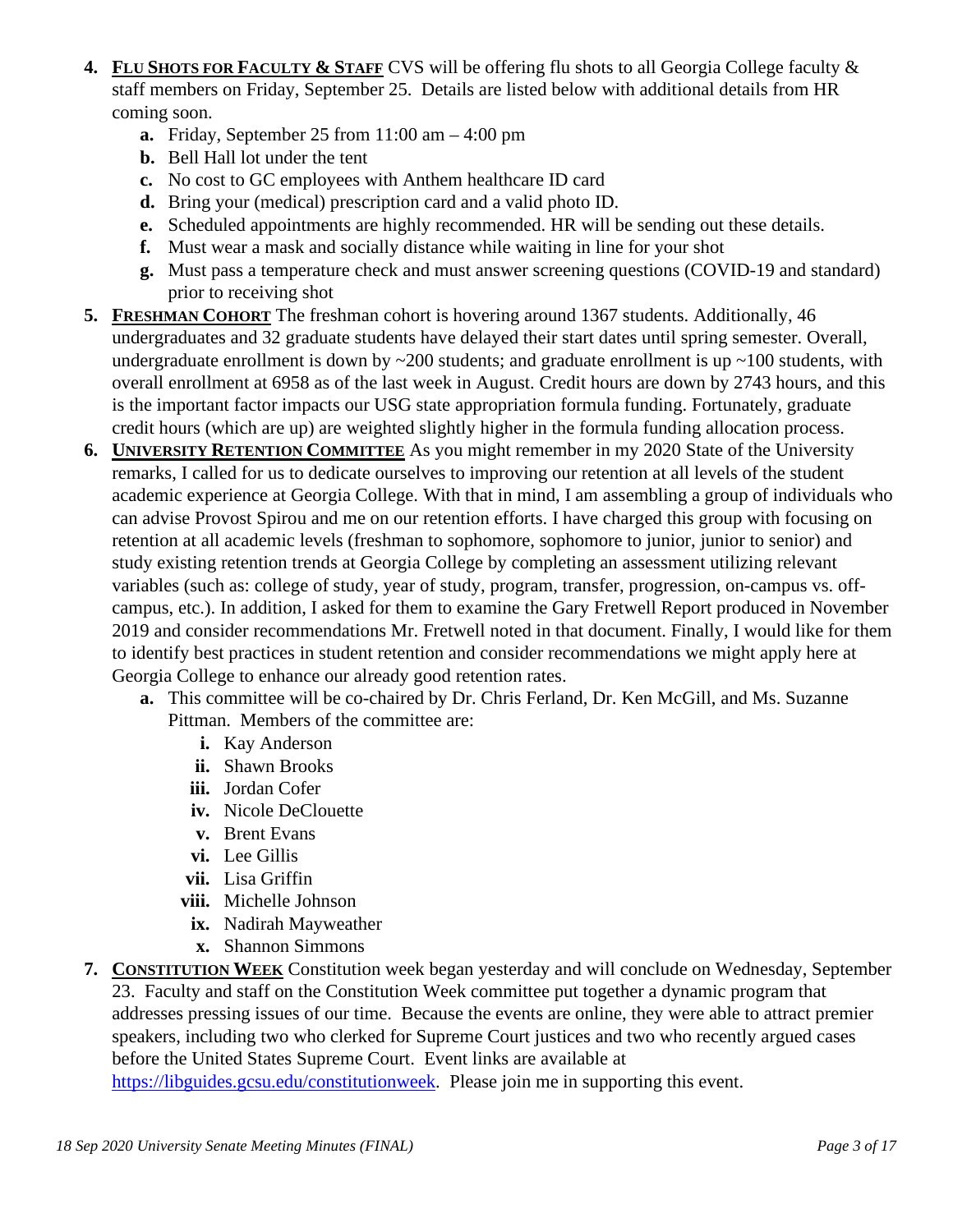- **8. ETHICS AWARENESS WEEK** Ethics Awareness Week is scheduled for November 9 15, 2020. The purpose of the week is to remind everyone in the university system of our shared ethical values and expectations so that these are incorporated into our day-to-day decisions. Ms. Stacy Mulvaney, Director of Internal Audit and Advisory Services, is coordinating various virtual activities for the week. More details about the week's events will be announced in November.
- **9. UNIVERSITY BUDGET FORUM** The FY2021University Budget Open Forum will be held virtually on Wednesday, November 4, 2020, from 8:30 a.m. – 12:30 p.m. As a part of our commitment to shared governance and transparent decision making, all campus community members are encouraged to participate. I will provide a budget overview beginning at 8:30 followed by the dean of the College of Arts and Sciences, dean of the College of Business, dean of the College of Education and dean of the College of Health Sciences. Following the deans, the vice presidents will present. This forum is open to the university community and provides an opportunity for understanding the funding needs across the university.

| <b>Item</b>             | <b>Amount</b> |
|-------------------------|---------------|
| <b>Clear Face Masks</b> | 320           |
| Gloves                  | 2,500         |
| Face Shields            | 150           |
| Gowns                   | 700           |
| 3M Masks                | 14,000        |

**10. PPE UPDATE** We have recently received additional GEMA support for PPE supplies.

- a. 432 clear face shields were ordered in late August for faculty and students.
- b. 5,000 KN95 face masks were also ordered in late August.
- c. The hand sanitizing stations have arrived, and the Building Services team has placed them at all of our building entrances.
- d. A shipment of MERV 13 filters (recommended HVAC filters for COVID 19 vapor mitigation) arrived in late August and have been installed in A&S and the MSU. We are expecting the rest of the delayed shipment soon to ensure installation of the enhanced filters in all of the academic buildings.
- 11. **POLICY REVISIONS** During the August 2020 Board of Regents meeting, revisions were made to the following BOR policies:
	- a. **Policy revisions were approved in response to changes in regulations released by the U.S. Department of Education.** 
		- i. Campus Affairs
			- 1. Board Policy 6.7 Sexual [Misconduct](https://www.usg.edu/policymanual/section6/C2655) Policy
		- ii. Student Affairs
			- 1. [Board Policy 4.6.5 Standards for Institutional Student Conduct Investigation and](https://www.usg.edu/policymanual/section4/C332/#p4.6.5_standards_for_institutional_student_conduct_investigation)  [Disciplinary Proceedings](https://www.usg.edu/policymanual/section4/C332/#p4.6.5_standards_for_institutional_student_conduct_investigation)

## **12. SAVE THE DATES**

- a. *Fallfest* Saturday, October 17, 2020 Virtual Ceremony
- b. *University Budget Forum* Wednesday, November 4, 2020 Virtual Ceremony
- c. *Alumni Weekend* November 2 – 8, 2020 Virtual Events

*18 Sep 2020 University Senate Meeting Minutes (FINAL) Page 4 of 17*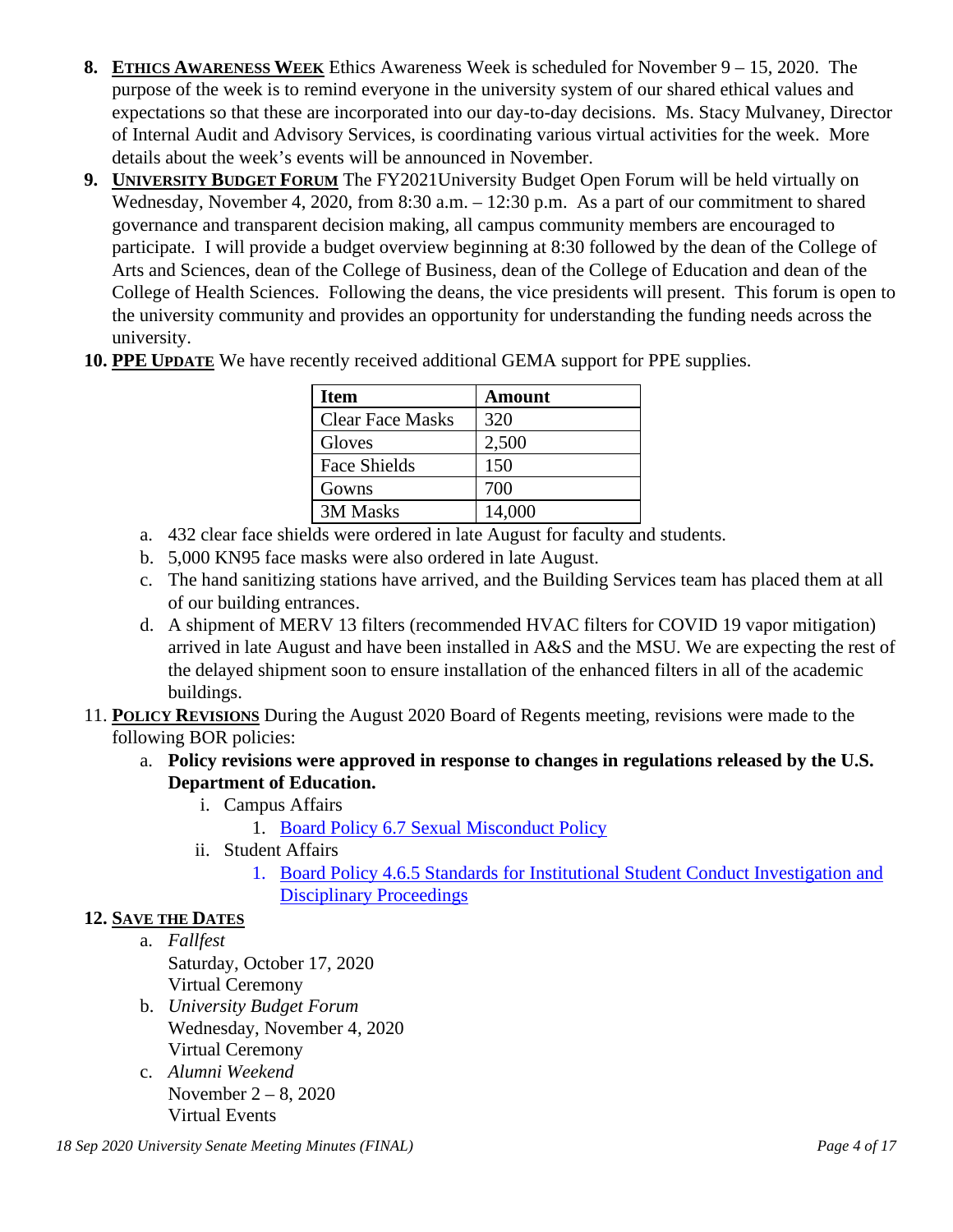d. *Ethics Awareness Week* November 9 – 15, 2020 Virtual Events

# **13. UPDATE ON COVID -19 RESPONSE**

- a. In prior meetings, we discussed the need to create a website to share our data around cases. In an effort to be transparent and timely, we committed to publishing these data on a daily basis. That is being done regularly on our website.
- b. As most of you know, at one point, we experienced a high of 79 cases in the month of August; but I am pleased to report that our case count has fallen significantly. So far, this month, the number of student cases has decreased considerably. In the past week, for example, we have seen a handful of cases emerge daily.
- c. I have had conversations with Dr. Damian Francis, our faculty expert in epidemiology within the College of Health Sciences. You may have noticed that we are publishing a weekly chart on our confirmed case count with a 7-day moving average. The trend line is very encouraging; and I am also told that as of September 14, 2020, the cumulative return to campus since August 7, 2020, is over 96 percent! So, you should be seeing many of these students returning to your classrooms.
- d. As I discussed the epidemiology of our cases with our Director of Student Health, it seemed that a common thread in many of the student cases appeared to be off-campus, large group settings such as parties and gatherings downtown. There does NOT appear to be any common place or event on campus that is linked to the increase in cases that we have seen. This analysis seems to be following what we are seeing emerge at other colleges and universities nationwide. This epidemiological assessment resulted in my recent explanation to students regarding how their external behaviors might threaten the safety of all on our campus. I am thankful for how students have responded which has resulted in lower rates of infection that we now see.
- e. So, what is all of this telling us: A low incidence of infection in faculty and staff, an epidemiology that points toward off-campus events as the cause for the outbreak, a reduction in numbers as students have responded to the challenge regarding this external behavior, a national narrative that reinforces the idea that student behavior in large groups leads to COVID outbreaks.
- f. I believe what this is telling us is that our preparations, our mitigation strategy, and the constant reminders that we are sending out – all of this appears to be working. And for that – let me say THANK YOU!! I greatly appreciate the work that the entire university has done to keep themselves and each other safe. Please know that this work will continue. Even though the number of employee cases has always been fairly low, we still have a lot of work to do to remind everyone that we are battling a serious infectious disease that spreads rapidly – particularly in indoor areas where crowds congregate without social distancing and face masks.
- g. We must continue to remind our everyone to socially distance themselves, wear face masks, avoid crowds, and exercise good judgment – especially off campus where we now believe the majority of our student cases can be traced to. The way we have configured our classrooms, our dining experience, our Wellness and Recreation Center, common areas, and so forth – I believe all that is paying off very well for us; and our students and faculty seem to be safe while they are on our campus. And for that, let me thank you again for doing all that you do to keep yourselves and each other safe. There is more work to do, but I am feeling much better about the trajectory of our case count and the ongoing efforts we are making to remind everyone to stay safe.
- **14. QUESTIONS** President Dorman and Provost responded in writing to questions submitted prior to the meeting (included after the Provost's Report). The following question was asked during the meeting.
	- **a. COVID-19 TESTING FOR STUDENTS** The policy for students who test positive for COVID-19 is to send positive students home. Are we reconsidering that policy? Answer: The current policy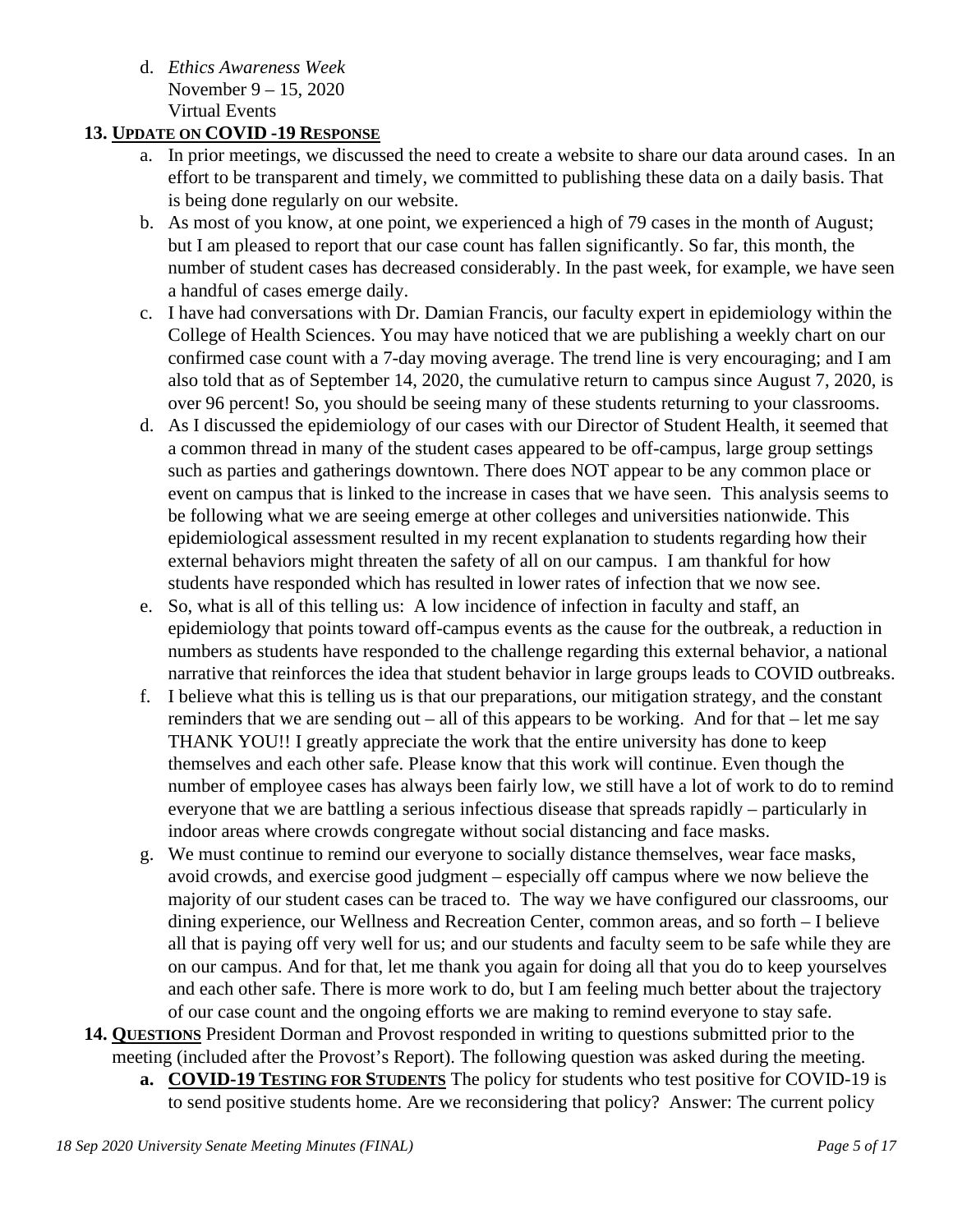advised by the USG is to send those students home. There are a number of concerns for community health, but there are also a number of concerns for university responsibility. We do have university residence halls available for international students and those who can't go home. The White House advisory committee recommendation is for students to stay on campus. However, we are awaiting CDC guidance

## **PROVOST'S REPORT — PROVOST COSTAS SPIROU**

# **1. CENTER FOR TEACHING AND LEARNING**

- a. Since August  $26<sup>th</sup>$ , the Center for Teaching and Learning launched a number of offerings to support faculty:
	- i. The Science of Learning
	- ii. Assessment for the Digital Learning Environment
	- iii. Developing Relationships in a Digital Environment
	- iv. Video Recording Solutions for Recording your Presentation or Tutorials
	- v. Creating an Inviting and Welcome Space for Learning: Universal Design for Learning
	- vi. Making Your Work Known!: How to Capture What You Are Doing for Publication and Presentation
	- vii. Using Technology Devices for Video Recording Presentations and How-to Videos
	- viii. Which Teaching Strategies Yield the Greatest Bang for Your Buck?
	- ix. You Can Love Student Assessment. Really
- b. The Center for Teaching and Learning also developed videos on how to use the new technology within the classrooms. These include:
	- i. How to Set Up the Elmo Document Camera
	- ii. How to Use the Q Document Camera
	- iii. How to use the Clear Touch 1080 P Camera
	- iv. Scheduling Classes in Zoom
	- v. Scheduling Classes with Webex
	- vi. Scheduling Classes with MS Teams
	- vii. Using ImageMate with Zoom
	- viii. Using ImageMate with Webex
	- ix. Using ImageMate with MS Teams
	- x. QCamera with Webex
	- xi. QCamera with MS Teams
	- xii. QCamera with Zoom
	- xiii. How to Access and Connect to Air Server Connect
	- xiv. How to Access and Connect to Air Server Connect Using Webex
	- xv. How to Access and Connect to Air Server Connect Using MS Teams
	- xvi. How to Access and Connect to Air Server Connect Using Zoom
- c. We have 208 registrations (September 17, 2020) for these offerings.

## **2. SPRING 2021 CLASSES**

- a. The Department Chairs and University Registrar started the classroom assignment process for Spring 2021.
- b. Registration for Spring 2021 begins October  $26<sup>th</sup>$  and advising appointments are underway for this and graduation applications.
- c. Given the impact of the COVID-19 global pandemic and the implications for colleges and universities, Georgia College restructured the Fall 2020 academic calendar. A number of universities across the country have already reorganized their Spring 2021 academic calendars and moving forward by cancelling their spring break (Baylor, Kentucky, Iowa, Wisconsin, Purdue, Cal State, Ohio State, Iowa State, and others). Following a review of the Spring 2021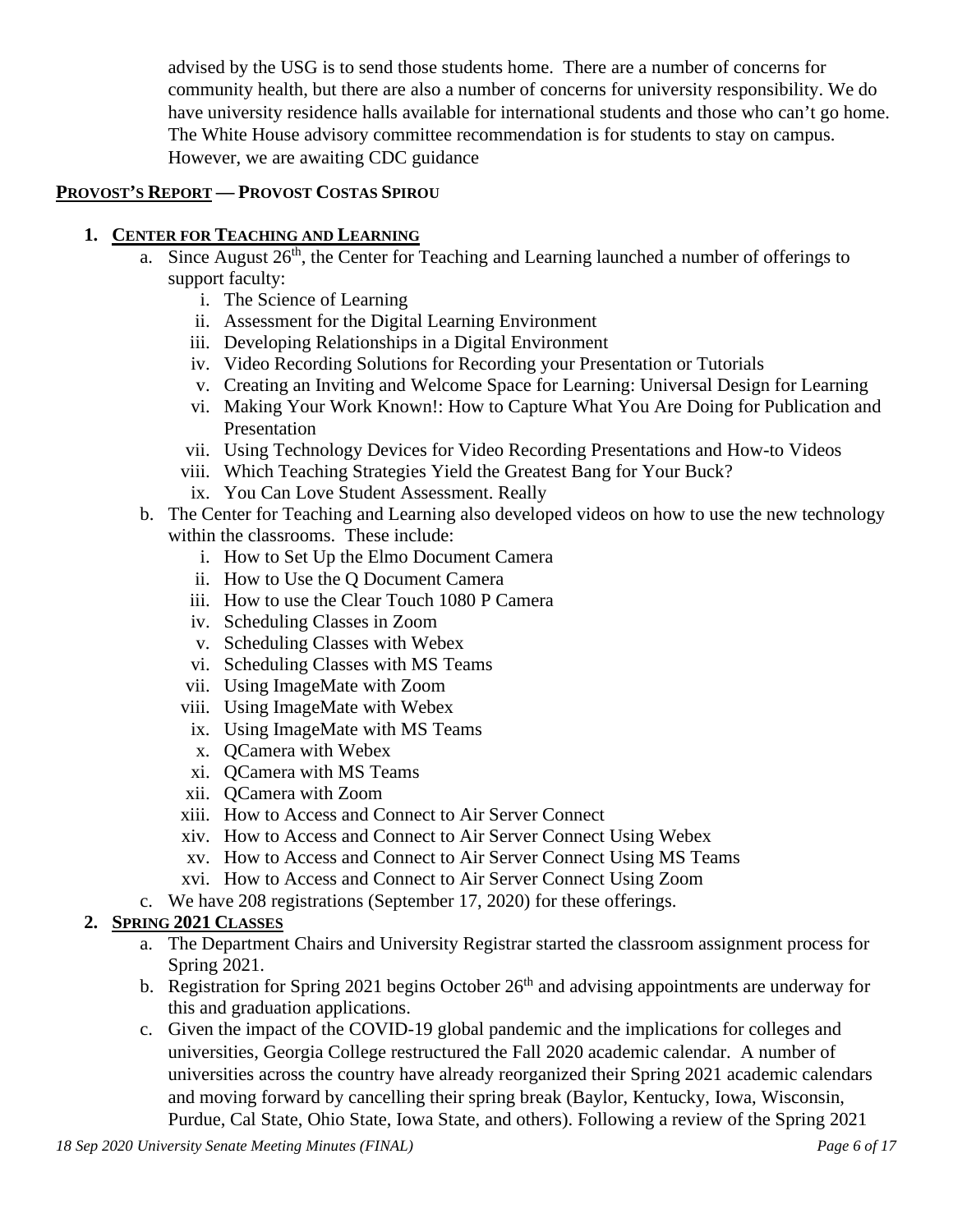GC academic calendar, and in the same spirit of doing all that we can for the health and safety of our students, faculty, and staff, a similar approach will be pursued. This includes starting the semester on January 19, 2020, no spring break, with final exams the first week of May.

- 3. **E-CONTRACTS** This initiative was successfully launched (within the first week we had 200 contracts).
- 4. **PROFESSIONAL LEAVE** The Office of the Provost distributed the Call for Faculty Professional Leave proposals to the deans for the 2021-2022 academic year. Faculty applications should be submitted to the Dean's office by October 15, 2020.
- 5. **ENGAGEMENT LEARNING CONSORTIUM** The Office of the Provost is submitting a membership application for Georgia College to join the Engagement Learning Consortium [https://engagementscholarship.org/.](https://engagementscholarship.org/) This resource will support our faculty and students collaborate with other colleges and universities to encourage the creation of strong university-community partnerships. This also furthers community-engagement learning efforts at GC.
- 6. **SEARCH FOR SENIOR ASSOCIATE VICE PRESIDENT FOR ENROLLMENT MANAGEMENT** The search is continuing. Susan Kerr is chairing the committee. The application closing date was September 7. The committee completed Skype interviews with 9 candidates the week of September 14<sup>th</sup> and invite finalists to campus at end of the September.
- 7. **CUR AURA AWARD** On September 15, we submitted the document for the CUR AURA award. This award recognizes the top undergraduate research program in the nation.
- 8. **EMERITUS POLICY** The Provost's Office asked University Senate to revisit the Emeritus Policy and review procedural issues.
- 9. **2020-2021 ACADEMIC FORECAST** On September 10, 2020, the Office of the Provost submitted the 2020-2021 Academic Forecast to the USG.
	- a. College of Arts and Sciences and College of Business
		- i. Joint undergraduate BS in Data Science
		- ii. Joint undergraduate certificate in Arts Management
	- b. College of Arts and Sciences
		- i. Professional Writing (graduate)
	- c. College of Business
		- i. Graduate Certificates: IT Auditing, IS Data Analytics, Web Developer
	- d. College of Health Science
		- i. Nutrition (graduate certificate)
		- ii. Simulation Education Nursing (graduate certificate)
	- e. College of Education
		- i. Transition the EdS in Special Education and MEd in Special Education to online delivery
- 10. **USG PROGRAM APPROVAL PROCESS** The USG is creating a new program approval process by integrating two variables to the proposed program: (1) salaries of graduates, (2) future demand. The Carl Vinson Institute of Government is engaged in developing the data necessary for the new academic degree authorization format. Low enrollment programs will still need to be submitted.

# 11. **USG ADMISSION CRITERIA**

- a. The USG provided guidance regarding adjustments to USG Admission Criteria following the lack of SAT and ACT Testing availability: This temporary adjustment will allow students to apply for admission without submitting ACT or SAT scores at state colleges, state universities, comprehensive universities and research universities in the USG for the Spring, Summer and Fall 2021 semesters. Students who have SAT/ACT scores may still submit them.
- b. According to the USG guidance, prospective first year students must meet all other admission requirements, including satisfactory completion of the Required High School Curriculum and all other requested documentation. But, in the absence of ACT/SAT scores, institutions will make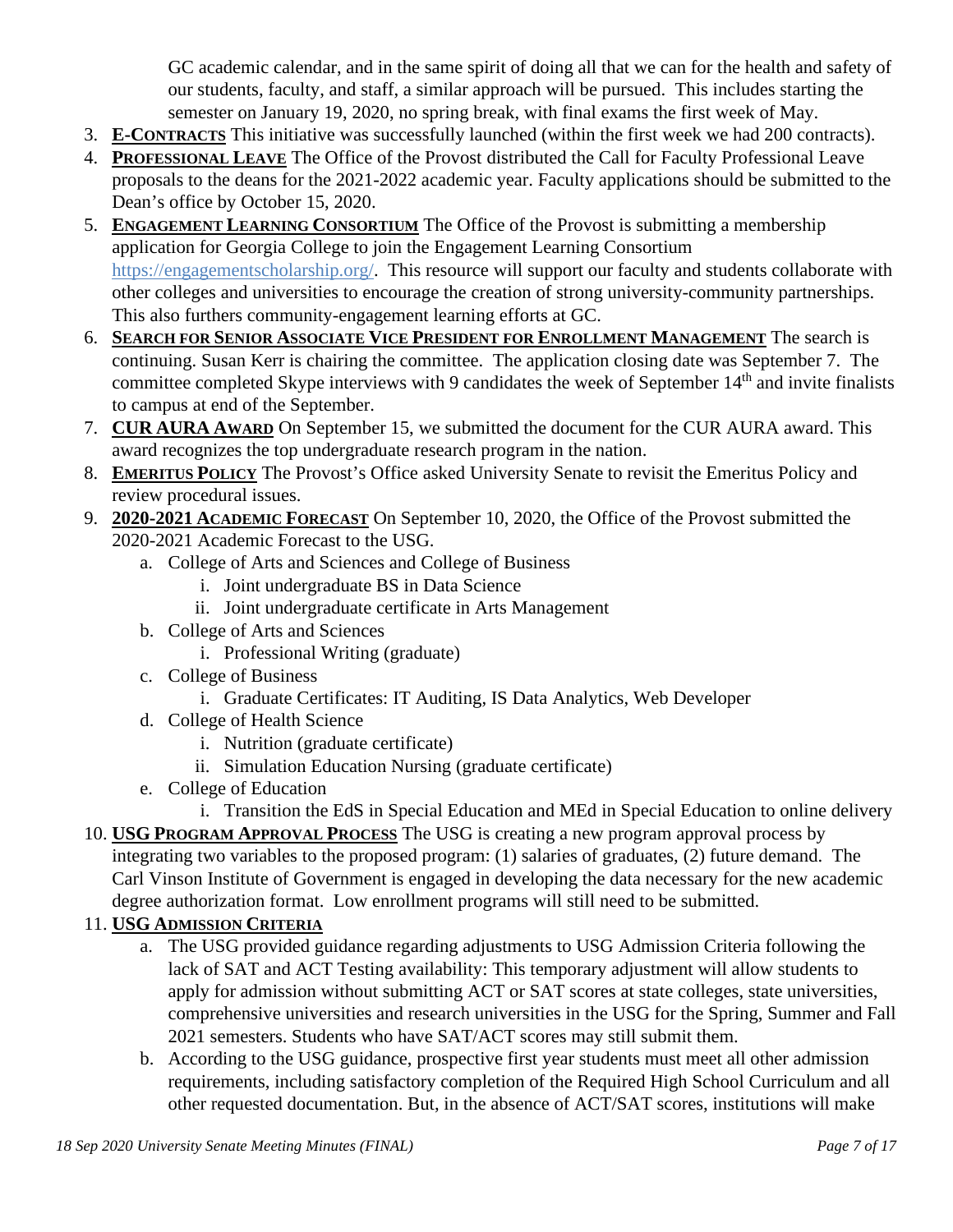admissions eligibility decisions based on the materials that the student has submitted, utilizing a GPA threshold that is at least the following sector minimum, but no less than the current institutional requirement, rather than the usual Freshman Index (FI) criteria.

| Sector                  | Minimum unweighted high-school GPA |
|-------------------------|------------------------------------|
| Research                | 3.0                                |
| Comprehensive           | 2.6                                |
| <b>State University</b> | 2.4                                |
| <b>State College</b>    | 2.0                                |

- c. Additionally, institutions may encounter students who submit their ACT/SAT scores, but who are only admissible by not including those submitted scores. Institutions may admit applicants who would be denied for admission by using their submitted test-scores but can be admitted to the Spring, Summer and Fall 2021 semesters using the GPA based criteria.
- 12. **USG POST-TENURE REVIEW WORKING GROUP** The University System of Georgia (USG) announced the formation of a Post-Tenure Review Working Group to evaluate existing policy and make recommendations for updates as needed. The group is composed of faculty leaders from all USG sectors, USG staff and members of the Board of Regents. The working group's purpose will be to review and recommend updates to board policy and campus practices to ensure all faculty remain productive throughout their careers. Periodic evaluation of tenured faculty helps assess whether faculty continue to stay current in their field, engage in service to their campus and community and teach effectively. The overall purpose is to encourage faculty development after tenure. Board of Regents policy on post-tenure review was first adopted in 1996. The policy has remained largely unchanged since 1996.
- 13. **OFFICE OF ADMISSIONS** Recruitment for the entering class of Fall 2021 is underway, mainly virtually. The impact of limited availability of test sites for ACT and SAT has resulted in the USG's test optional admission decision so the holistic review process will put much more emphasis in high school rigor, personal essays, recommendations from teachers, and resumes of involvement.
- 14. **FALLFEST AND PRESIDENT'S SCHOLARSHIP COMPETITION** Georgia College's premiere visitation program, Fallfest, will take place virtually on October 17. The President's Scholarship Competition will also be held virtually on November 20. More information and requests for faculty judges will be forthcoming.
- 15. **FINANCIAL AID OFFICE** GC Financial Aid Office has administered \$1,889,700 funds distributed to our institution from the Coronavirus Aid, Relief and Economic Security (CARES) Act. These emergency financial aid grants have been administered to students who had expenses related to the disruption of campus operations due to the coronavirus including eligible expenses such as food, housing, course materials, technology, health care and child care.
- 16. **TESTING CENTER** Since the number of seats we can use in the Testing Center have been reduced, due to COVID-19 concerns, the Testing Center has made it possible for students who take the online Major Field Tests (Senior Exit Exams) and the TEAS Tests (part of the Nursing admissions requirement) to test remotely using an online proctor. This will be a reduction of about 400 students coming into the Testing Center during fall semester and will allow us to continue to test students who get accommodations in person.
- 17. **ACADEMIC ADVISING CENTER** The Virtual Academic Advising Center, [https://gcsu.zoom.us/my/gcadvising,](https://nam11.safelinks.protection.outlook.com/?url=https%3A%2F%2Fgcsu.zoom.us%2Fmy%2Fgcadvising&data=02%7C01%7Ccostas.spirou%40gcsu.edu%7Cfb17ab7e45c744c3f75908d85a5ec01c%7Cbfd29cfa8e7142e69abc953a6d6f07d6%7C0%7C0%7C637358710279557780&sdata=seavLSQ0cDgBRdFRQAFSbIL7w%2By44iRGZTpQP6Vz%2B3I%3D&reserved=0) is open M-F from 8:00am – 5:00pm.
- 18. **MINDSET SURVEY** Mindset Survey over 740 responses. This is a record year of participation.
- 19. **ACADEMIC EXPO** The 11th Annual Academic Expo will be held virtually on Wednesday, September 30 – Friday, October 2, 2020. Deans and Chairs have been invited to submit videos. They are due to [abigail.dalton@gcsu.edu](mailto:abigail.dalton@gcsu.edu) on Monday, September 21.
- 20. **HONORS COLLEGE**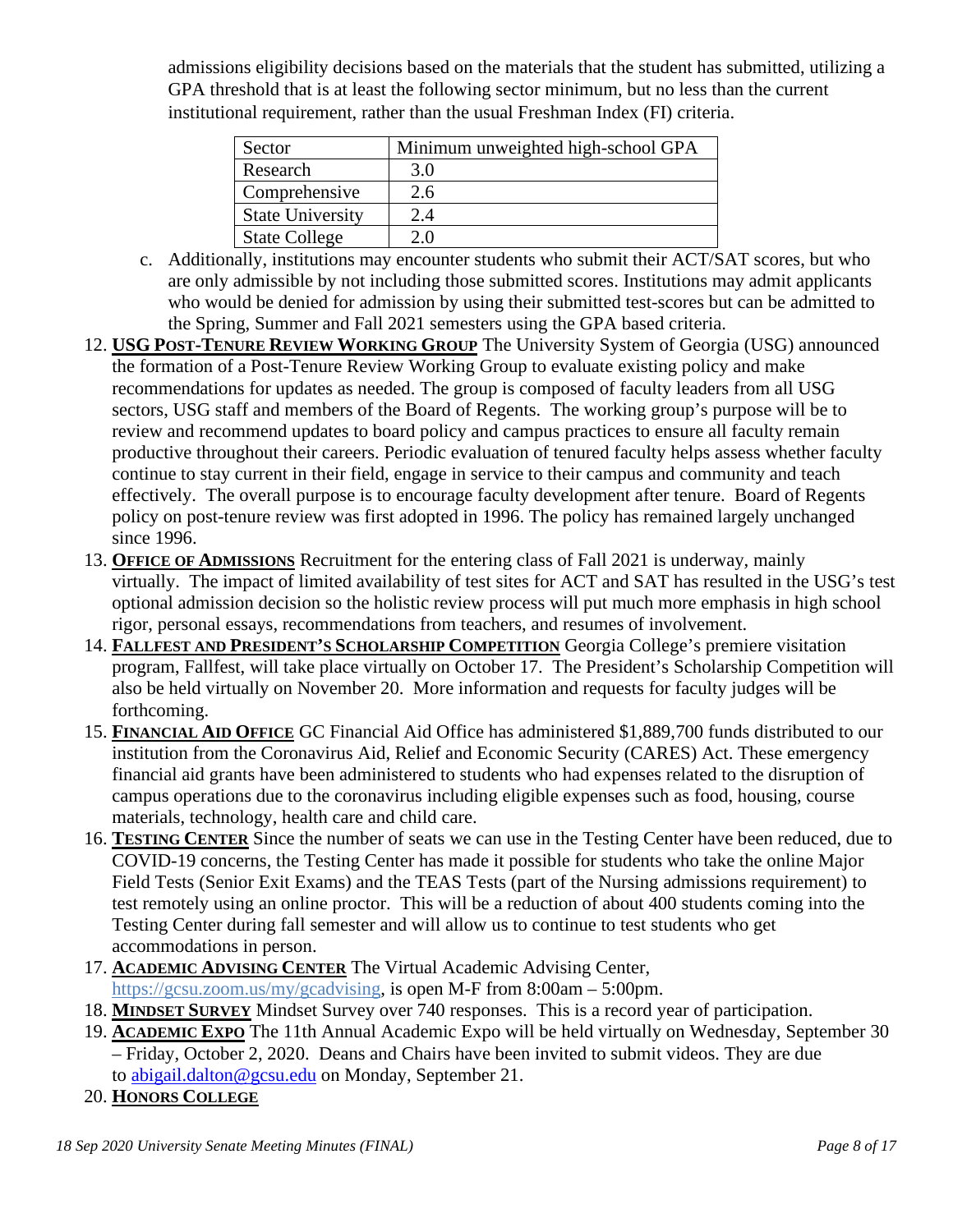- a. The Honors College moved to the Humber White House following a renovation of the space during the summer.
- b. The Honors 50<sup>th</sup> Anniversary Commemorations/Honors College Opening Celebrations to be held in conjunction with Alumni Week.
- 21. **GC JOURNEYS** The program reports a 15.1% increase in students participating in Transformative Experiences (High-Impact Practices) on campus, including increases in undergraduate research and community-based engaged learning.
- 22. *CAREERS* The new software will replace the existing software for hiring and is expected to launch in January 2021.
- 23. **BUDGET** FY22 budget process for Academic Affairs is scheduled for Friday, October 2, 2020 from 8:30 to 10:30 AM. Due to the current situation with COVID-19, the meeting will take place virtually. The budget sheets and one-page narratives are due no later than Wednesday, September 30th.
- 24. **USG CHANCELLOR'S LEARNING SCHOLARS** Four GC faculty were nominated by the Provost, applied, and accepted as USG Chancellor's Learning Scholars. The Chancellor's Learning Scholars program funds faculty fellows at University System of Georgia institutions. These fellows will work on topics of high-impact practices (transformative learning experiences) and online learning, then work with GC Journeys and the Center for Teaching and Learning to lead faculty learning communities on campus.
	- a. Scott Butler, Professor of Public Health
	- b. Jim Schiffman, Associate Professor of Communication
	- c. Jehan Eljourbagy, Assistant Professor of Business Law
	- d. Stefanie Sevcik, Lecturer of English
- 25. *UNDERGRADUATE RESEARCH* Students/faculty from various institutions across the country have submitted papers (more than 40 submissions) thus far for review in *Undergraduate Research*. Some of those institutions include:
	- a. Middlebury College
	- b. Stetson University (FL)
	- c. UNC-Greensboro
	- d. Grambling State University
	- e. UNC-Charlotte
	- f. University of Florida
	- g. Albion College
	- h. Bryn Mawr
	- i. University of Virginia's College at Wise
	- j. Ball State University
	- k. Swarthmore

We continue to seek/invite submissions for the inaugural issue.

- 26. **FALL 2020 LIBRARY HOURS** M-Th 7:30-10:00pm; F: 7:30am 6:00pm; Saturday: 10-6pm; Sunday: 12- 10pm.
- 27. **CONSTITUTION WEEK** is currently underway, scheduled for September 17-23, 2020.
- 28. **WOMEN'S LEADERSHIP FELLOWS PROGRAM** sponsored by the Office of the Provost begins on November 2020 and runs through May 2021. Dr. Holley Roberts, holley.roberts@gcsu.edu and Dr. Chavonda Mills, [chavonda.mills@gcsu.edu](mailto:chavonda.mills@gcsu.edu) are directing this initiative. Applicants should submit materials to Rhonda Griffin, Administrative Assistant for the Office of the Provost (rhonda.griffin@gcsu.edu) by Wednesday, September 30, 2020. For more information, please see: [https://www.gcsu.edu/provost/womens-leadership-faculty-fellows-program.](https://www.gcsu.edu/provost/womens-leadership-faculty-fellows-program)
- 29. **SPECIAL COLLECTIONS RENOVATION PROJECT** The design phase of the Special Collections Renovation project (with Reading Rooms) at the University Library has been launched.
- 30. **FALL 2020 FACULTY RESEARCH GRANTS** The deadline for submissions is September 18, 2020.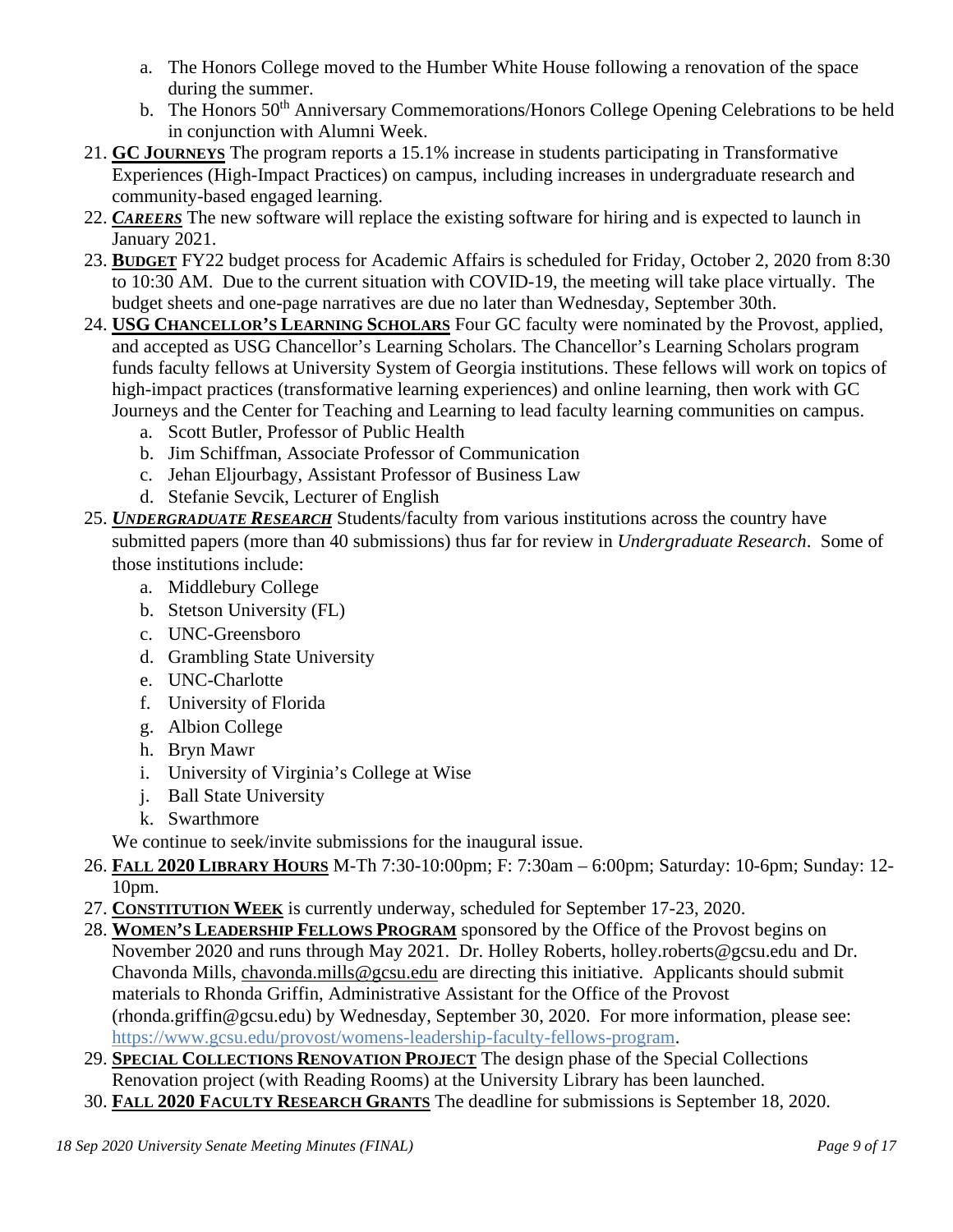- 31. **INCLUSIVE EXCELLENCE FACULTY RESEARCH GRANTS** The deadline for submissions is October 1, 2020.
- 32. **CURRICULUM COMMITTEES** UCC, GEC, and Graduate Council started their 2020-2021 meetings on August 28, 2020.
- **33. GOALS** The Academic Affairs unit goals for 2020-2021 can be found in the September 2020 edition of the *Provost Notes*.
- **34. QUESTIONS** President Dorman and Provost responded in writing to questions submitted prior to the meeting (included after the Provost's Report). The following questions were asked and answered during the meeting.
	- **a. USG PROGRAM APPROVAL PROCESS** Question: What might the effect of requiring graduates' salaries be on the approval of new programs at Georgia College? Answer: The USG is identifying the ways to improve the return on investment. It will work with the Carl Vincent Institutes to collect the salary data. There are many factors in the approval process; a low salary does not necessarily mean that the program will not be approved.
	- **b. SPRING 2021 CLASSES** Question: Does the revised academic calendar plan include online exams? Are we expanding our proctoring? Answer: Yes, it includes online exams. Not all faculty and classes need proctors, but we are looking at proctoring services like Proctor U. Also, faculty and graduate students can proctor exams. Also affecting calendar decisions is USG guidance for summer classes. Last summer's classes were online only. Question: Will spring break be cancelled? Answer: Yes, we are considering cancelling spring break so we can have a later semester start date and also prevent students from leaving campus and returning to campus, which affects health and safety. Question: When will the calendar be released? Answer: We have to seek approval from the USG; and we have to follow SACS guidelines. Question: When reviewing the academic calendar, I urge you to also consider the faculty's and students' emotional and mental health. Answer (President Dorman): I take your point. Spring break days will be added to winter break, so we will not be losing any days of break. Answer (Provost): The plan is to start classes on Tuesday, January 19, the day after Martin Luther King Day.
	- **c.** Summer 2021 Study Abroad Are there any projections for summer 2021 study abroad? Answer: We are planning for summer 2021 just as we did last year. The International Education Center is working with faculty just as in previous years. We are planning on virtual experiences so students who register for study abroad can make progress toward their degrees; however, we won't know until the spring travel advisories are issued.

## **QUESTION AND ANSWER President Dorman and Provost Spirou provided written answers to senators' questions submitted prior to the meeting.**

- 1. **STUDENT SERVICES** Will any student services require downsizing/right-sizing as a result of fiscal losses from the pandemic?
	- a. The losses being recognized by the pandemic are thought to be temporary in nature. While there is no intention to right-size student life or student services, the pandemic has prompted all departments to consider creative and innovative ways to improve all campus operations.
	- b. Currently, there is not a specific focus to reduce our current workforce. However, we will continue to monitor positions and funding alignment to ensure the priorities of the institution are being adequately met. The university will continue to look for ways to reduce ongoing expenses across our campus operations, and we are asking all departments and offices to remain fiscally conservative as we adjust to the fiscal realities that emerge from the pandemic and a 10 percent budget reduction.
	- c. The pandemic has excited our entrepreneurial spirit to explore the alternate delivery of programs and services that provided even greater benefits to our students.
- 2. **STUDENT MEAL PLANS** Do students with meal plans have sufficient opportunity to use the Max if they choose to do so?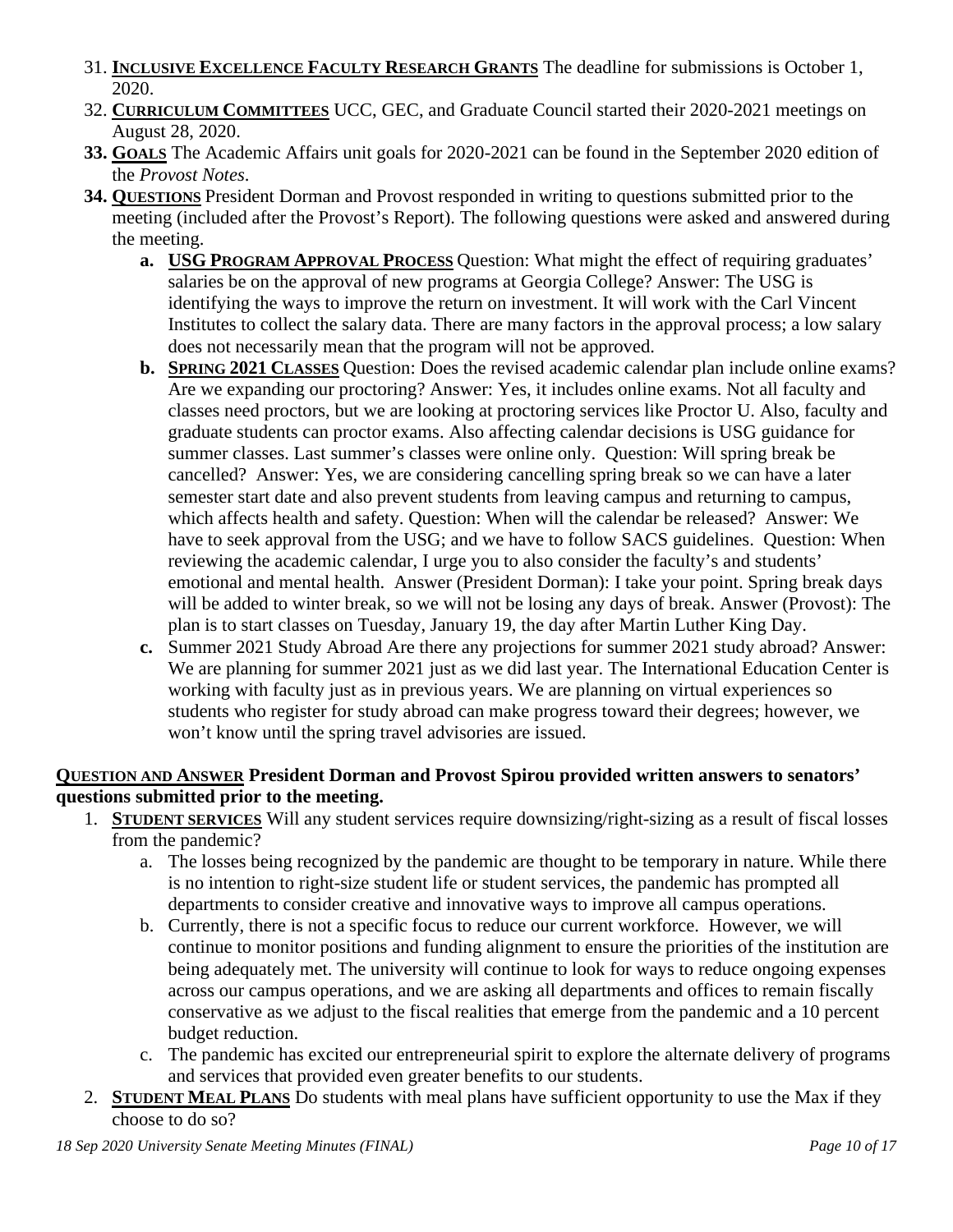- a. Yes, they have more than adequate opportunity to utilize the dining hall. The MAX is open for all three meal periods. During the week, the hours are 7:15am-10am for breakfast, 11am-2pm for lunch, and 4:30pm-7:30pm for dinner. On weekends, the hours are 11am-2pm and 5:00pm-7pm.
- b. The MAX provides both dine-in service as well as a grab-n-go option that not only includes prepackaged items, but a rotating menu of hot, "comfort food" options as well. In addition, we're providing a pre-order option via our "Bite – Universities" app, which allows guests to pre-order what they'd like and have it available for pickup when they arrive (at The MAX as well as our retail dining units such as Books n Brew and Chick-fil-A). With few exceptions, seating has been adequate; and lines have moved quickly. In addition, we have added outdoor seating on front campus which seems to be extremely popular. Students have shared very positive feedback on our offerings and food quality this fall. Any students with special dietary needs or other issues can contact our Dining Services staff for individual assistance.
- 3. **OFFICE AND CLASSROOM CLEANING** Is office and classroom cleaning and disinfecting ongoing? If so, what is the schedule for each.
	- a. Building Services cleans and disinfects classrooms each night and during the day upon request. Office spaces will be cleaned according to their normal schedules, and additional cleaning supplies have been provided to allow for more personalized cleaning as needed by occupants. Office spaces that have receptionist areas are cleaned three times a week; but high-touch items such as light switches, copy machines are cleaned daily by occupants of the areas. For additional sanitization supplies, employees may request supplies through the Facilities work order system.
- 4. **FUNDING FOR RETURN TO CAMPUS** A return to campus plan required considerable expenditures for technology, installation of safety shields, and purchase of PPE. Did the university system or the legislature provide any funding to support these purchases? If not, where was funding obtained? What programs and services will be eliminated or reduced as a result of cost-shifting?
	- a. There have been several different funding sources utilized to help support the additional costs associated with the pandemic. The institution has recognized approximately an \$8.8M loss in revenue since April as a direct impact of the pandemic, stemming from student refunds and the inability to deliver some revenue generating programs and services. GC received \$2M from the federal CARES Act funding to help offset \$5.9M in the aforementioned loses recognized in student fee refunds in the Spring. The institution has invested \$535K for safety related supplies and IT equipment and software since April. Of this investment, the largest expense was for classroom and office shields and technology enhancements. Coordinated and distributed through the University System Office, we have received two disbursements for masks, gloves, hand sanitizer solutions and other related equipment from GEMA.
	- b. Although some self-supported programs are paused or not in typical full operation, no programs have been eliminated or reduced, as the institution utilized conservative monetary management to address losses, the unplanned expenses for PPE and the other mitigation measures that we have implemented. Our historical practices of remaining fiscally conservative and also being able to redirect expenses where they are needed have allowed us to support these critical investments in the safety and well-being of our campus community. The USG continues to be helpful in securing access to certain inventories and supplies, such as testing equipment.
- 5. **VOLUNTARY SEPARATION PROGRAM** What are the projections for savings from the voluntary separation program? Will any of these savings be applied to the pandemic shortfall?
	- a. Our need is \$1M; however, we won't know if we've accomplished the goal until the restructuring or elimination of the affiliated positions is solidified. We hope to have this analyzed and affirmed by the end of October. The plan for the savings is to offset a temporary source of funding used to cover the \$4M state budget cut. We will continue to redirect temporary one-time funding sources to support campus safety measures during the pandemic.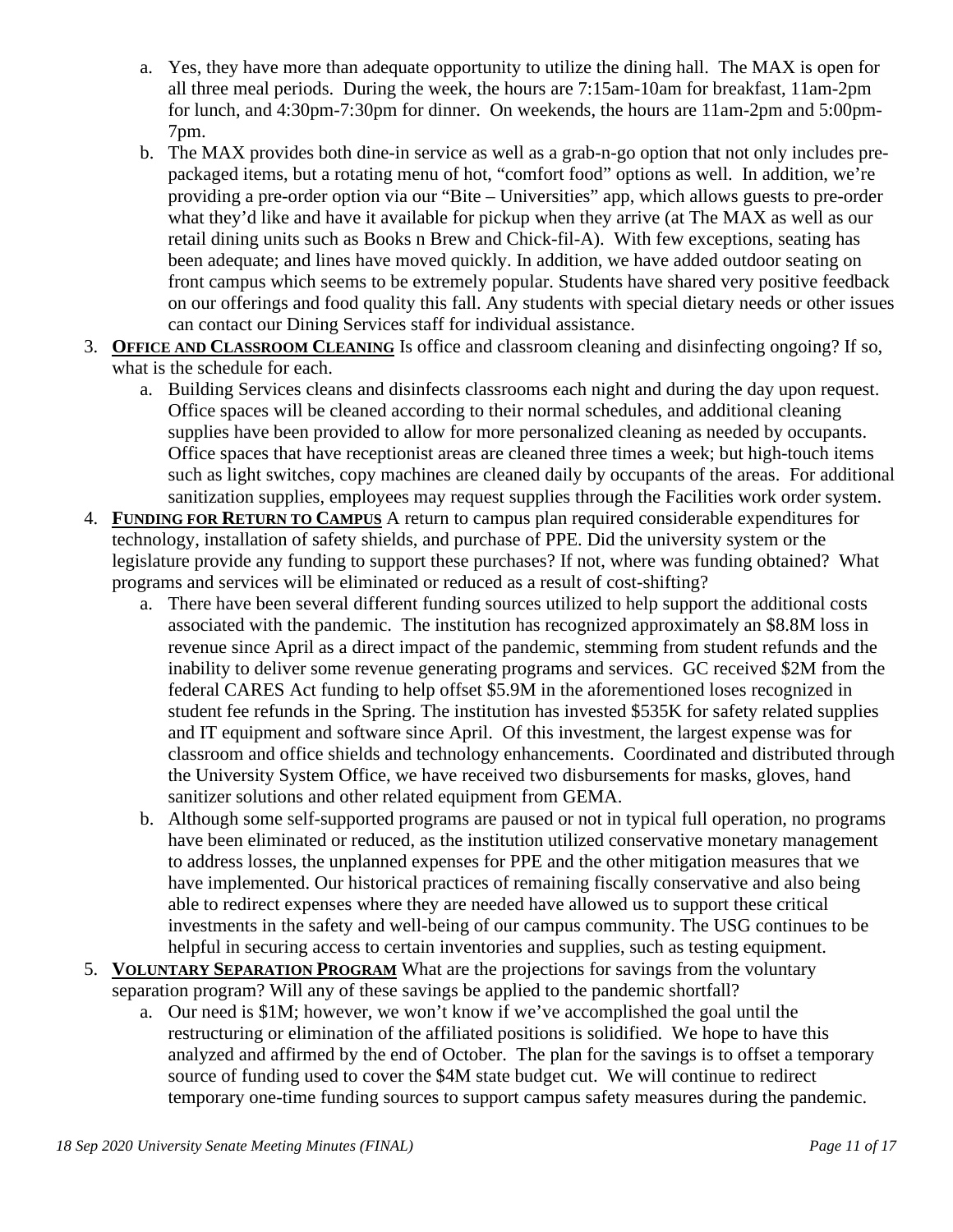- 6. **UNMASKED CROWDS DOWNTOWN** Does the irresponsible behavior of students downtown violate GC policies/honor code? Dr. Miles tells me that, in large part, it does not. If this is true, why haven't these policies been rewritten to reflect the reality of COVID?
	- a. See the answer below to both questions 6 and 7.
- 7. **STUDENT CODE OF CONDUCT** Why can't our honor code oblige students to behave responsibly offcampus in regards to COVID safety? How are extant policies being enforced?
	- a. Actually, there is sufficient language in the student code of conduct to enforce off campus behavior which threatens the safety of the campus. The code states:
	- b. **Georgia College may discipline a student in nonacademic matters. This normally involves matters which occur on the Georgia College campus or at Georgia College-sponsored events,** *but may be extended to off-campus matters which could reasonably be expected to impact the Georgia College community***.**
	- c. **Students are subject to disciplinary action for violating the following Code of Conduct:**  *Conduct that constitutes a danger to the personal safety of other members of the university community***.**
	- d. In an effort to include students in the decision-making process, Dr. Dorman consulted with the student government president, as well as a chief justice who adjudicates student Code of Conduct concerning ways to enforce this aspect of the conduct code. In addition, a reminder was sent to students on August 24 about this language in the code along with the following statement:
	- e. "Let me be clear: Students found in violation of this code of conduct as it relates to off-campus activities, such as house parties and large gatherings, thereby endangering the health and safety of others related to the spread of COVID 19, will be subject to disciplinary action up to and including suspension from Georgia College."
	- f. Additionally, the City of Milledgeville has implemented a face mask code. Any student receiving a face mask violation from the City of Milledgeville may be subject to the penalties conferred by the city, and their names may be sent to our University Police Department and from there to Student Life for adjudication of this honor code violation.
- 8. **CONTACT TRACING APP** Why don't our students have a tracking app, like the one used at other USG campuses, to identify risky behavior and quarantine students who engage therein?
	- a. We have consulted with USG representatives, and they are not aware of any application in use at any USG school that tracks students in this way or otherwise identifies their risky behaviors to quarantine those particular students.
- 9. **ADMINISTRATION AND STUDENT LIFE** I hear from many colleges where student life and upper admin have been very present and engaged with student life, especially on evenings/weekends. Le Moyne's President even moved into the student neighborhood full-time. Where are Dr. Miles and Dr. Dorman on Thursdays and Fridays from 10pm to 2am?
	- a. Thank you for your observation.
- 10. **COLLEGE RESPONSIBILITY IN THE COMMUNITY** I respect the college's efforts but unfortunately it is clear that we haven't done enough. The college is responsible for bringing all these young people to Milledgeville and for the consequences when they spread COVID on and off campus. What are the next steps for the administration to prevent unsafe behavior?
	- a. Anywhere we've identified problems, we've worked diligently to address them and are encouraged by the results we've seen. We've been happy to adopt any reasonable recommendations to improve the school's situation and continue to work in the best interest of our students with regard to their health and wellbeing. We welcome your suggestions.
	- b. We are constantly reminding our students to stay safe, avoid crowds and wear face masks. This work will continue. We are also working to develop additional public relations campaigns in conjunction with SGA and other willing student groups to encourage safe behavior. An example of this is an upcoming video competition to tap into the creative energy and enthusiasm of our Bobcat community with cash prizes for the top three submissions. We have appealed to our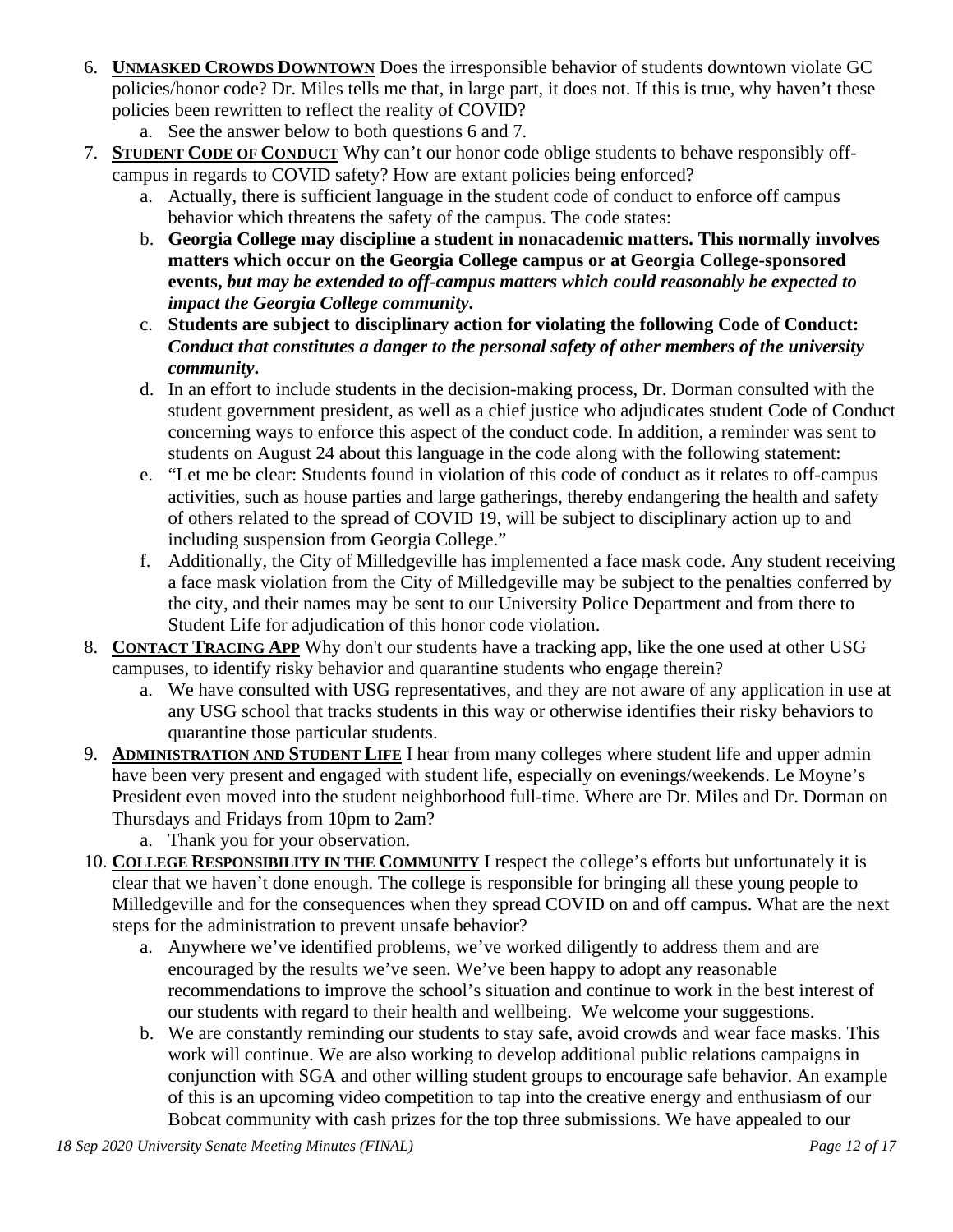collective values of Reason, Respect and Responsibility and have gone further to remind students that the student code of conduct may be invoked as a further deterrent against unsafe behavior.

- 11. **STUDENT DESIRE FOR ONLINE CLASSES, PART 1** I'm sharing a recurring question that I receive from students in my class. "I'm concerned about coming to class and being exposed. Can I please connect to your class virtually for the remainder of the semester?" As we've not received approval to allow students who express concern to connect to our classes virtually, can we have some guidance on the language to use in our responses to students?
	- a. A response along the lines of the following could be used as a possible template:
		- i. Currently, the University System of Georgia has asked us to provide a modified face-toface instructional experience for our students, with the relevant health and safety measures in place, to ensure the well-being of our campus community. Please know that we are making every effort to comply with the guidance from the CDC and the Georgia Department of Public Health, which includes social distancing and other mitigation measures that we have implemented. Specifically, our implementations have included the following:
			- 1. Face-to-face classrooms have been modified with social distancing, and we are offering hybrid learning options and alternative locations to minimize people density.
			- 2. All common areas, labs, recreational facilities and other locations on campus have been physically modified to ensure social distancing.
			- 3. Plexiglass barriers have been erected in classrooms and other highly trafficked locations for additional mitigation.
			- 4. Face masks are required in all campus facilities and wherever six feet of social distancing is not possible.
			- 5. Hand sanitizer stations have been installed across campus, and classrooms are cleaned daily with additional supplies for students and faculty to use as needed.
			- 6. Campus dining services are limiting the number of students in the MAX and have introduced other mitigation measures, such as to-go boxes to avoid crowding.
			- 7. Elevator use has been restricted, and distance markers have been added to locations across campus to avoid crowds.
		- ii. Georgia College and our system office will continue to closely monitor the situation now that students have returned to campus. We greatly appreciate your concern as we navigate these difficult circumstances. As always, we will communicate any additional information, guidance and directives that we receive.
		- iii. We are encouraged by the current decline in numbers of students who test positive. In conference with our director of student health, it appears that the current epidemiology of the outbreak on our campus is not related to classroom/academic facilities but is related to off campus activities where large gatherings and crowded indoor spaces are prevalent. This is concurrent with the broader national data and public narrative which reinforces that conclusion.
- 12. **STUDENT DESIRE FOR ONLINE CLASSES, PART 2** In a discussion some of my students were having before class one day, there seemed to be general consensus that all of the students wanted to connect remotely. I have public health students, so they are probably more concerned about COVID-19 than the average student. Personally, it's been quite a challenge to keep up with the flurry of emails about students' quarantine status and who should be in class vs. online. I've heard a few other faculty from other schools on campus share that sentiment over the past week.
	- a. The sentiments we have received are decidedly mixed. On the one hand, we have some students and parents express concerns over in-class learning, while others have made it clear that they prefer a modified face-to-face teaching experience. An in-person experience is also what the USG has asked us to provide along with appropriate mitigation measures that are in place. As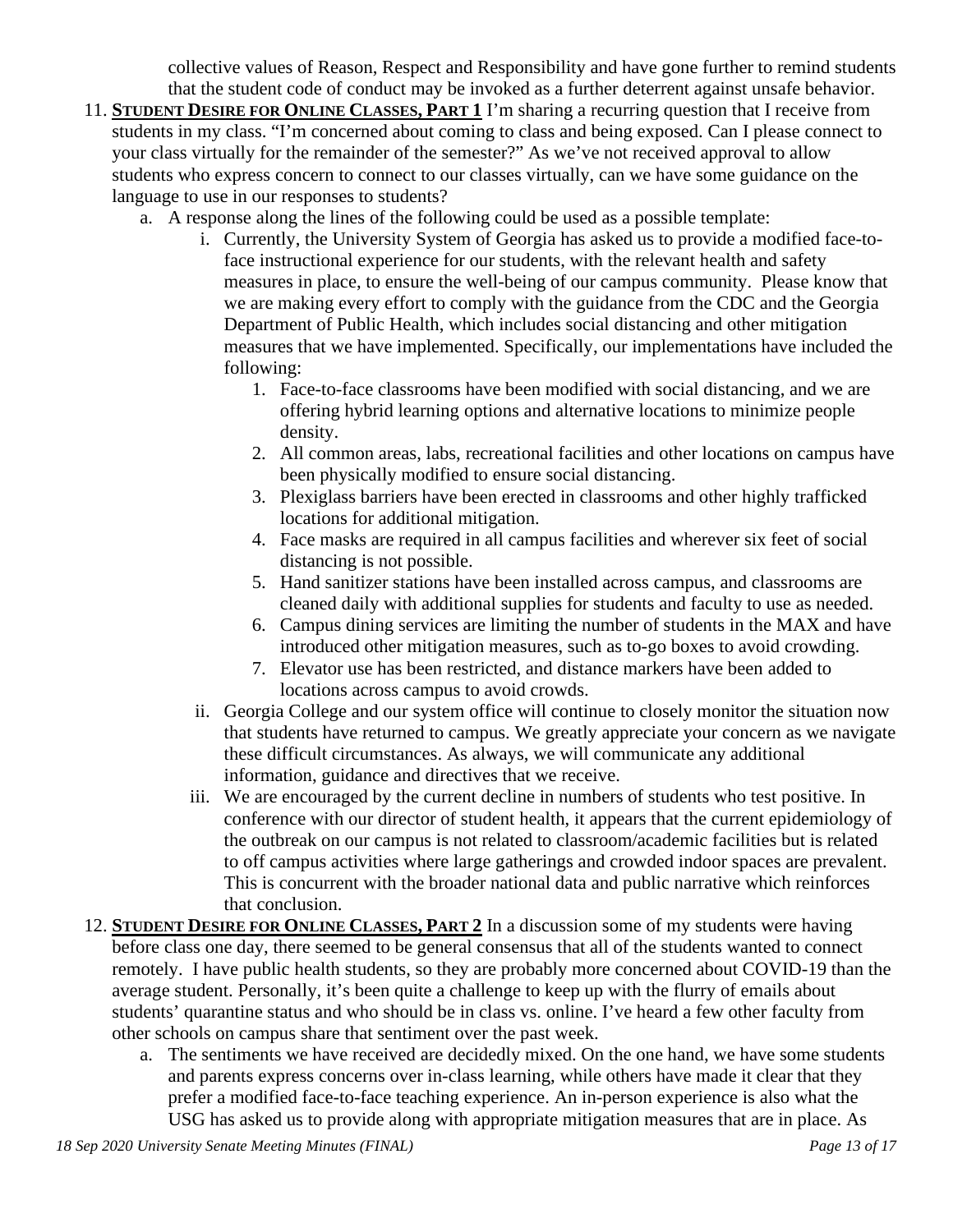our COVID positive case count has declined, we are encouraged that our mitigation efforts and awareness campaigns around safe behavior appear to be working.

- **13. SURVEILLANCE TESTING AND CONTACT TRACING** Does USG have policies specifically prohibiting surveillance testing and contact tracing? If not, can GCSU be a good community citizen and follow the recent White House Coronavirus Task Force recommendations for the State of Georgia by 1) hiring student contact tracers and 2) increasing (or, in GCSU's case, starting) surveillance testing (https://www.documentcloud.org/documents/7204532-Georgia-9-6-20.html)? If not, why not? If the answer is no because we have to follow CDC and USG guidelines, it should be pointed out that 1) the CDC, which has been shown by recent news reporting to be controlled by an administration for campaign purposes, has not updated its considerations for IHEs since June 30, 2020 well before colleges and universities around the country, such as GCSU, started actively hurting the public health of their surrounding towns and communities [\(https://www.cdc.gov/coronavirus/2019-ncov/community/colleges](https://www.cdc.gov/coronavirus/2019-ncov/community/colleges-universities/ihe-testing.html)[universities/ihe-testing.html\)](https://www.cdc.gov/coronavirus/2019-ncov/community/colleges-universities/ihe-testing.html), 2) USG allows other institutions to offer online classes, and 3) the administration is putting not themselves but rather faculty and students in harm's way by adopting "more risk" to "highest risk" for students and faculty—without asking students or faculty their comfort level of risk—when it mandates "full-sized in person classes" [\(https://www.cdc.gov/coronavirus/2019](https://www.cdc.gov/coronavirus/2019-ncov/community/colleges-universities/considerations.html) [ncov/community/colleges-universities/considerations.html\)](https://www.cdc.gov/coronavirus/2019-ncov/community/colleges-universities/considerations.html). We have been masking and physically distancing for months and the pandemic is still uncontrolled. What is the rationale for not doing everything possible—and consistently recommended by public health experts—to control the spread?
	- **a.** Georgia College is following the directives set forth for all schools within the USG, which is to provide a modified face-to-face learning experience for our students along with other mitigation measures that have been in place for several months now. All contact tracing is handled by the Department of Public Health at their direction. Surveillance tracing has not been recommended by the CDC at this time.
	- **b.** If our COVID case count is any indication, it appears that our efforts to control the spread are working. We ask that everyone, including faculty, staff and students, continue to do all that we can to remind each other how to remain safe against COVID.
- **14. STUDENTS AND SHARED GOVERNANCE** Students are expressing concern that they are not included in decision processes.
	- **a.** Drs. Brooks and Miles meet with SGA President Nathan Graham on a weekly basis in order to address student concerns. In addition, Dr. Dorman has a standing monthly meeting with the SGA president to keep in touch with student concerns and receive feedback. Where and when possible, we include student leadership in conversation and discussion about issues that pertain to them.
- **15. STUDENTS RETURNING TO CLASSES** Is there a process that clears students to return to classes after receiving a positive COVID test? Professors receive notice from the Academic Advising Center regarding how long a student is excused, but it is unclear to me whether or not there is a process to clear them (e.g. are they being tested to confirm they are negative before returning)? I have now had students who are starting to return to class (who did have COVID), and they just tell me they are cleared to return. I am not questioning the veracity of their statements, but I was curious regarding the process that clears them to return to the classroom.
	- **a.** CDC does not require a negative test for release of isolation. There are 3 criteria that have to be met: At least 10 days of isolation completed, improvement of symptoms and no fever for 24 hours without the use of fever reducers. No USG universities are requiring negative tests for return-to-campus activities.
	- **b.** When a student notifies us of a direct exposure to someone who has tested COVID-positive or who is symptomatic or when a student is symptomatic or has tested positive, the Dean of Students Office sends a written communication back with them about their anticipated return-toclass date. Students with direct exposure are required to isolate for 14 days. Students who test positive and/or become symptomatic are required to isolate for a minimum of 10 days AND until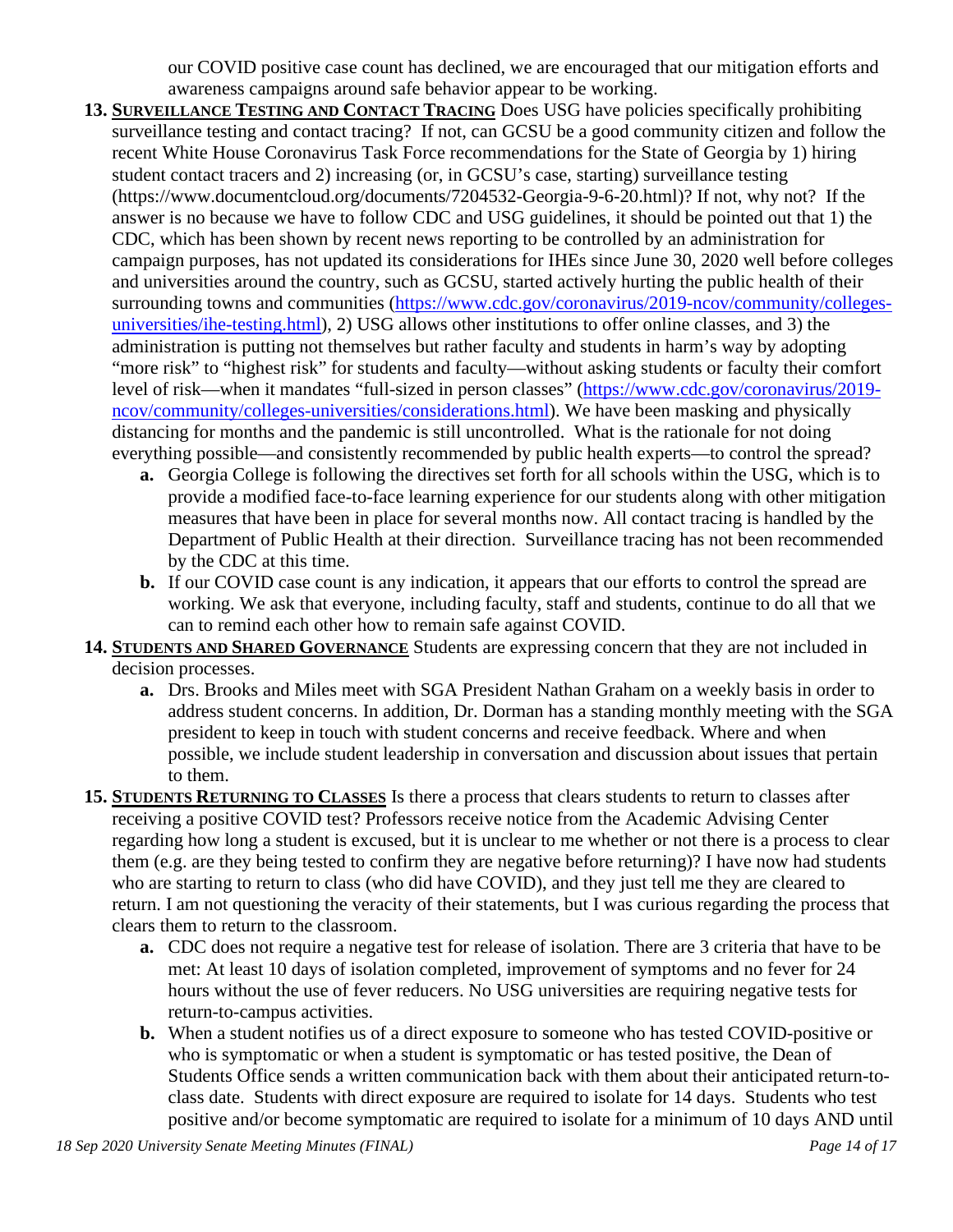they are fever-free for at least 24-hours without using fever-reducing medication. They are provided with an anticipated return date when they first communicate with Student Health Services and the Dean of Students, and faculty are notified of their absence.

**c.** Student Life has also created a COVID Care Team that communicates with each student who has been asked to isolate. The COVID Care Team member works with the student to help answer questions and respond to the student's concern. A negative COVID test is not required for a student to return to class.

## **COMMITTEE REPORTS**

#### 1. **EXECUTIVE COMMITTEE OF UNIVERSITY SENATE (ECUS) — HAUKE BUSCH, CHAIR**

- a. **SUMMER** ECUS had a busy summer and it is expected that more challenges will have to be overcome due to the COVID pandemic this year.
- b. **GOALS** Five Senate goals were submitted to the office of academic affairs:
	- i. Continue to advise the university administration, review and recommend policy, and provide representatives to various university-wide committees, task forces, and search committees.
	- ii. Continue to review and assess the scope, size, and structure of university Senate standing committees.
	- iii. Improve communication and connections to the greater campus community through transparency, building trust, and encouraging participation.
	- iv. Find opportunities to help promote campus safety and internet security.
	- v. Support any effort to mitigate the COVID pandemic.
- c. **RECOGNITIONS** David Johnson finished distributing last year's Senate Certificates and Pins, which could not be distributed due to the pandemic.
- d. **2020-2021 GOVERNANCE CALENDAR** As a reminder, the Governance Calendar has been amended for the Fall semester, at present no amendments have been made for Spring semester.
- e. **2021-2022 GOVERNANCE CALENDAR** The 2021-2022 Governance Calendar is currently being worked on and is near its final stages before being able to be reviewed by ECUS.
- f. **UNIVERSITY SENATE MEETING OPERATING PROCEDURES** Until further notice the new Senate Operation Procedure will be an online Webex meeting hosted by Shea Council. The online Senate meeting should follow the same procedure as a regular face-to-face Senate meeting, with the voting taking place via Webex in real time.
- g. **EMERITUS PROCEDURES** Dr. Spirou has introduced the The Emeritus/Emerita Status Process Observations and this has been moved to FAPC for further consideration.
- h. **BUDGET** No spending is anticipated for the university budget at the present time. Since the Governance Retreat could not take place at Aubrey Lane as planned, the refund was credited back to the Senate for next year.
- i. **COVID COMPLIANCE VIDEO** Multiple discussions occurred between Dr. Costas Spirou (Provost), Mr. Omar Odeh (VP Communications), Dr. David Johnson, Dr. Hauke Busch (Presiding Officer), Nathan Graham (SGA President), and Dr. Catherine Fowler (Presiding Officer Elect). The initiative is not moving forward at this point.
- j. **COVID-19 CONCERNS** The remainder of the meeting was spent discussing faculty questions and concerns about the present pandemic. Dr. Catherine Fowler will collect senator questions regarding GC pandemic response and forward them to Dr. Dorman and Dr. Spirou prior to the next University Senate meeting.

## 2. **SUBCOMMITTEE ON NOMINATIONS (SCON) — CATHERINE FOWLER, CHAIR**

# a. **REVISED SLATE OF NOMINEES**

- i. Rob Sumowski replaced Nicole DeClouette on APC.
- ii. Abraham Abebe replaced Matt Forrest on FAPC.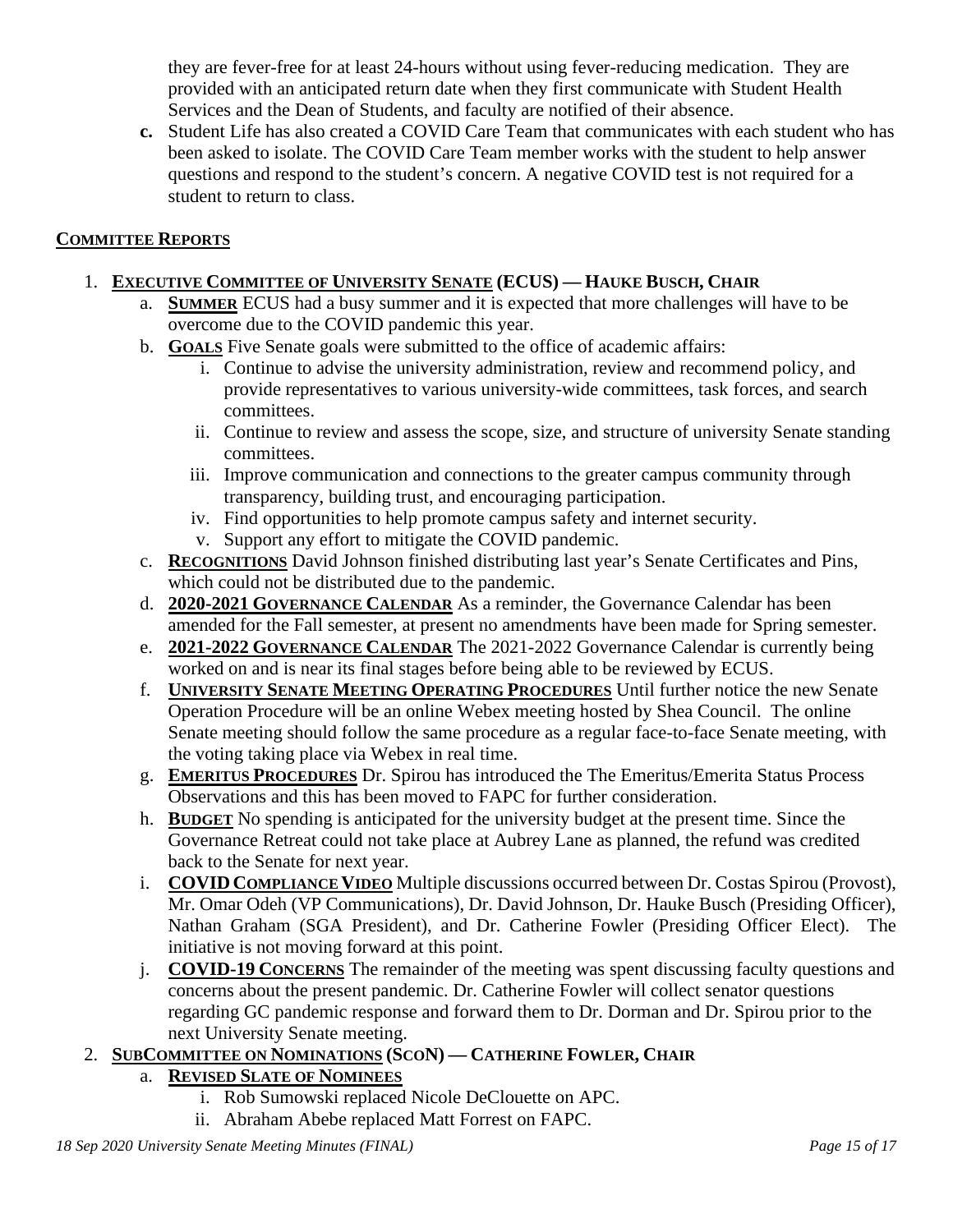- iii. Jessica Swain, John Jackson, and Stacey Milner are new selected staff senators on RPIPC.
- iv. Cindy O'Donnell is the new selected staff senator on SAPC, and Tom Miles is the Staff Council Designee on SAPC.
- b. **PARKING AND TRANSPORTATION COMMITTEE (PTAC)** A faculty volunteer is needed from University Senate, and a volunteer is needed from Staff Council. Dr. David Johnson has volunteered to serve as the University Senate Representative.

# c. **ELECTION OVERSIGHT**

- i. The Corps of Instruction has been requested and received. It Has been reviewed and finalized by ECUS and SCC.
- ii. Apportionment has been approved by ECUS and SCC.
- iii. Dr. Fowler has initiated the process of sending letters to college deans and the library director.

# 3. **ACADEMIC POLICY COMMITTEE (APC) — JOHN SWINTON, CHAIR**

- a. **COPYRIGHT AND FAIR USE** The University Library is talking with the Office of Legal Affairs (Kathy Stevens) to finalize language of a training module. A link to the training module will be made available to faculty. USG does not require training. It appears that new faculty interest is driving the issue. Having a link available should satisfy the interest.
- b. **UNDOCUMENTED STUDENTS** We plan to consider how we treat applications of undocumented students: We will see if there is any discretion at the institutional level.
- c. **RESOLUTION** We plan to construct a resolution condemning USG policy prohibiting individual institutions from determining the best response to the COVID-19 pandemic.

# d. **CONSIDERATION OF ITEMS FROM PROVOST**

- i. Midterm grades for all undergraduate courses (also suggested by Registrar): We will consider this item later in the semester.
- ii. Provide detailed grades for midterm feedback (A, B, etc.): This item appears to be a nonstarter. It has been considered before and has very little support.
- iii. Graduate courses being eligible for grade forgiveness: we will see what other institutions do.
- iv. Complete Assessment for graduation: we will check to see that all programs have a capstone course.

## 4. **FACULTY AFFAIRS POLICY COMMITTEE (FAPC) — KATIE STUMPF, VICE-CHAIR**

- a. **MEETING** FAPC did not meet on 4 Sep 2020 from 2:00pm to 3:15pm as there were no items of business requiring the attention of the committee, thus there is nothing to report.
- 5. **RESOURCES, PLANNING, AND INSTITUTIONAL POLICY COMMITTEE (RPIPC) — RODICA CAZACU, CHAIR**
	- a. **MEETING** RPIPC did not meet on 4 Sep 2020 from 2:00pm to 3:15pm as there were no items of business requiring the attention of the committee, thus there is nothing to report.

# 6. **STUDENT AFFAIRS POLICY COMMITTEE (SAPC) — DIANA YOUNG, VICE-CHAIR**

a. **STUDENT BASIC NEEDS COALITION** SAPC invited SGA representative Kendyl Lewis to share information about a proposed Student Basic Needs Coalition. This coalition (proposed by Kendyl and Cameron Skinner) would align resources from multiple student support programs (Swipe Out Hunger, Campus Kitchen, Campus Closet, and a proposed Food Pantry), streamline how students in need learn about and access these resources, collect better data about student needs on and off campus, and establish a physical central location for ease of access. Grants have been applied for to support the creation of the food pantry and interns to manage the coalition; student leaders representing these support programs have also begun developing the organizational structure of the coalition.

## 7. **STUDENT GOVERNMENT ASSOCIATION (SGA) — NATHAN GRAHAM, PRESIDENT**

a. **SUSTAINABILITY** SGA is continuing our focus on the glass blaster. You can bring glass to the SGA Office in SAC or arrange glass pickup from the Office of Sustainability.